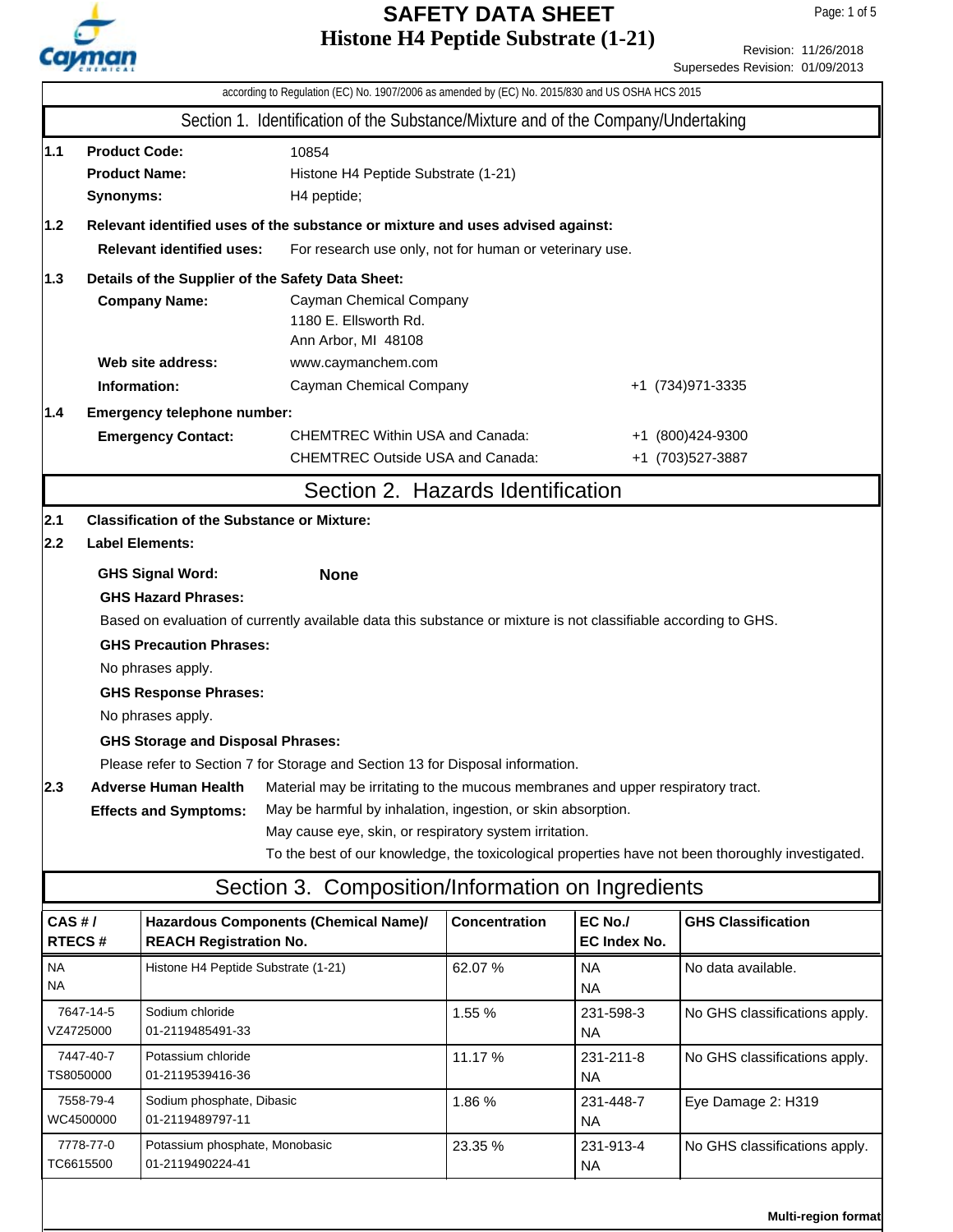

Revision: 11/26/2018 Supersedes Revision: 01/09/2013

|     |                                                                | Section 4. First Aid Measures                                                                                                                                                                                                                                                                   |  |  |  |  |
|-----|----------------------------------------------------------------|-------------------------------------------------------------------------------------------------------------------------------------------------------------------------------------------------------------------------------------------------------------------------------------------------|--|--|--|--|
| 4.1 | <b>Description of First Aid</b>                                |                                                                                                                                                                                                                                                                                                 |  |  |  |  |
|     | <b>Measures:</b>                                               |                                                                                                                                                                                                                                                                                                 |  |  |  |  |
|     | In Case of Inhalation:                                         | Remove to fresh air. If not breathing, give artificial respiration or give oxygen by trained personnel.<br>Get immediate medical attention.                                                                                                                                                     |  |  |  |  |
|     | In Case of Skin Contact:                                       | Immediately wash skin with soap and plenty of water for at least 20 minutes. Remove contaminated<br>clothing. Get medical attention if symptoms occur. Wash clothing before reuse.                                                                                                              |  |  |  |  |
|     | In Case of Eye Contact:                                        | Hold eyelids apart and flush eyes with plenty of water for at least 20 minutes. Have eyes examined<br>and tested by medical personnel.                                                                                                                                                          |  |  |  |  |
|     | In Case of Ingestion:                                          | Wash out mouth with water provided person is conscious. Never give anything by mouth to an<br>unconscious person. Get medical attention. Do NOT induce vomiting unless directed to do so by<br>medical personnel.                                                                               |  |  |  |  |
|     |                                                                | Section 5. Fire Fighting Measures                                                                                                                                                                                                                                                               |  |  |  |  |
| 5.1 | <b>Suitable Extinguishing</b>                                  | Use alcohol-resistant foam, carbon dioxide, water, or dry chemical spray.                                                                                                                                                                                                                       |  |  |  |  |
|     | Media:                                                         | Use water spray to cool fire-exposed containers.                                                                                                                                                                                                                                                |  |  |  |  |
|     | Media:                                                         | <b>Unsuitable Extinguishing</b> A solid water stream may be inefficient.                                                                                                                                                                                                                        |  |  |  |  |
| 5.2 | Flammable Properties and No data available.<br>Hazards:        |                                                                                                                                                                                                                                                                                                 |  |  |  |  |
|     |                                                                | No data available.                                                                                                                                                                                                                                                                              |  |  |  |  |
|     | Flash Pt:                                                      | No data.                                                                                                                                                                                                                                                                                        |  |  |  |  |
|     | <b>Explosive Limits:</b>                                       | LEL: No data.<br>UEL: No data.                                                                                                                                                                                                                                                                  |  |  |  |  |
|     | <b>Autoignition Pt:</b>                                        | No data.                                                                                                                                                                                                                                                                                        |  |  |  |  |
| 5.3 |                                                                | Fire Fighting Instructions: As in any fire, wear self-contained breathing apparatus pressure-demand (NIOSH approved or<br>equivalent), and full protective gear to prevent contact with skin and eyes.                                                                                          |  |  |  |  |
|     |                                                                | Section 6. Accidental Release Measures                                                                                                                                                                                                                                                          |  |  |  |  |
| 6.1 | <b>Protective Precautions,</b><br><b>Emergency Procedures:</b> | Avoid raising and breathing dust, and provide adequate ventilation.<br>Protective Equipment and As conditions warrant, wear a NIOSH approved self-contained breathing apparatus, or respirator,<br>and appropriate personal protection (rubber boots, safety goggles, and heavy rubber gloves). |  |  |  |  |
| 6.2 | <b>Environmental</b><br><b>Precautions:</b>                    | Take steps to avoid release into the environment, if safe to do so.                                                                                                                                                                                                                             |  |  |  |  |
| 6.3 |                                                                | Methods and Material For Contain spill and collect, as appropriate.                                                                                                                                                                                                                             |  |  |  |  |
|     |                                                                | Containment and Cleaning Transfer to a chemical waste container for disposal in accordance with local regulations.                                                                                                                                                                              |  |  |  |  |
|     | Up:                                                            |                                                                                                                                                                                                                                                                                                 |  |  |  |  |
|     | Section 7. Handling and Storage                                |                                                                                                                                                                                                                                                                                                 |  |  |  |  |
| 7.1 |                                                                | Precautions To Be Taken Avoid breathing dust/fume/gas/mist/vapours/spray.                                                                                                                                                                                                                       |  |  |  |  |
|     | in Handling:                                                   | Avoid prolonged or repeated exposure.                                                                                                                                                                                                                                                           |  |  |  |  |
| 7.2 |                                                                | Precautions To Be Taken Keep container tightly closed.                                                                                                                                                                                                                                          |  |  |  |  |
|     | in Storing:                                                    | Store in accordance with information listed on the product insert.                                                                                                                                                                                                                              |  |  |  |  |
|     |                                                                | Section 8. Exposure Controls/Personal Protection                                                                                                                                                                                                                                                |  |  |  |  |
| 8.1 | <b>Exposure Parameters:</b>                                    |                                                                                                                                                                                                                                                                                                 |  |  |  |  |

**Multi-region format**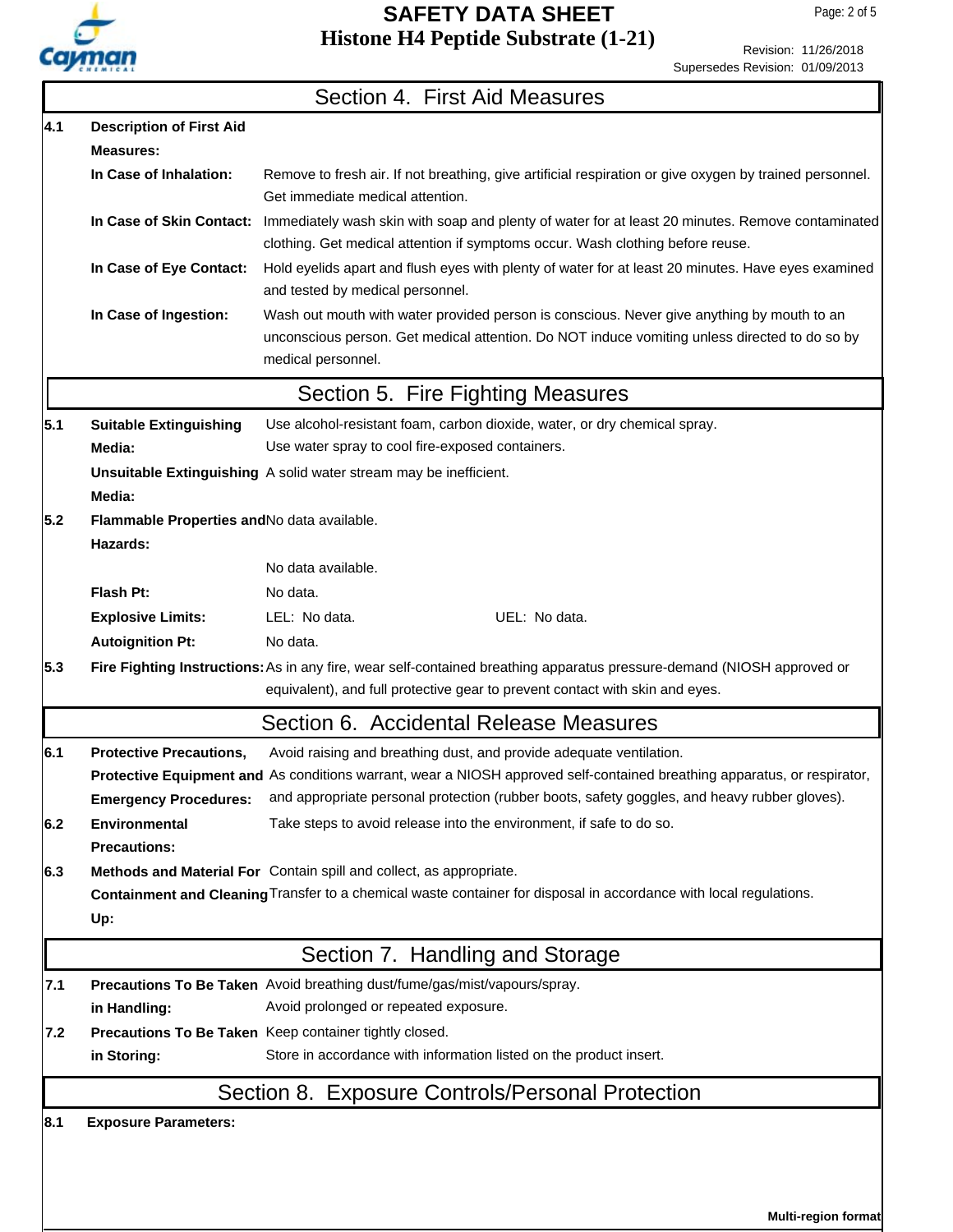

Revision: 11/26/2018

|       | <b><i><u>Administration</u></i></b>                                                                                                 | Supersedes Revision: 01/09/2013                                                                       |  |  |  |  |
|-------|-------------------------------------------------------------------------------------------------------------------------------------|-------------------------------------------------------------------------------------------------------|--|--|--|--|
| 8.2   | <b>Exposure Controls:</b>                                                                                                           |                                                                                                       |  |  |  |  |
| 8.2.1 | <b>Engineering Controls</b><br>Use process enclosures, local exhaust ventilation, or other engineering controls to control airborne |                                                                                                       |  |  |  |  |
|       | (Ventilation etc.):                                                                                                                 | levels below recommended exposure limits.                                                             |  |  |  |  |
| 8.2.2 | <b>Personal protection equipment:</b>                                                                                               |                                                                                                       |  |  |  |  |
|       | <b>Eye Protection:</b>                                                                                                              | Safety glasses                                                                                        |  |  |  |  |
|       | <b>Protective Gloves:</b>                                                                                                           | Compatible chemical-resistant gloves                                                                  |  |  |  |  |
|       | Other Protective Clothing: Lab coat                                                                                                 |                                                                                                       |  |  |  |  |
|       | <b>Respiratory Equipment</b>                                                                                                        | NIOSH approved respirator, as conditions warrant.                                                     |  |  |  |  |
|       | (Specify Type):                                                                                                                     |                                                                                                       |  |  |  |  |
|       | Work/Hygienic/Maintenan Do not take internally.                                                                                     |                                                                                                       |  |  |  |  |
|       | ce Practices:                                                                                                                       | Facilities storing or utilizing this material should be equipped with an eyewash and a safety shower. |  |  |  |  |
|       |                                                                                                                                     | Wash thoroughly after handling.                                                                       |  |  |  |  |
|       |                                                                                                                                     | No data available.                                                                                    |  |  |  |  |
|       |                                                                                                                                     | Section 9. Physical and Chemical Properties                                                           |  |  |  |  |
| 9.1   |                                                                                                                                     | <b>Information on Basic Physical and Chemical Properties</b>                                          |  |  |  |  |
|       | <b>Physical States:</b>                                                                                                             | [X] Solid<br>$\lceil$ ] Gas<br>[ ] Liquid                                                             |  |  |  |  |
|       | <b>Appearance and Odor:</b>                                                                                                         | A lyophilized peptide                                                                                 |  |  |  |  |
|       | pH:                                                                                                                                 | No data.                                                                                              |  |  |  |  |
|       | <b>Melting Point:</b>                                                                                                               | No data.                                                                                              |  |  |  |  |
|       | <b>Boiling Point:</b>                                                                                                               | No data.                                                                                              |  |  |  |  |
|       | Flash Pt:                                                                                                                           | No data.                                                                                              |  |  |  |  |
|       | <b>Evaporation Rate:</b>                                                                                                            | No data.                                                                                              |  |  |  |  |
|       | Flammability (solid, gas):                                                                                                          | No data available.                                                                                    |  |  |  |  |
|       | <b>Explosive Limits:</b>                                                                                                            | LEL: No data.<br>UEL: No data.                                                                        |  |  |  |  |
|       | Vapor Pressure (vs. Air or mm                                                                                                       | No data.                                                                                              |  |  |  |  |
|       | Hg):                                                                                                                                |                                                                                                       |  |  |  |  |
|       | Vapor Density (vs. Air = 1):                                                                                                        | No data.                                                                                              |  |  |  |  |
|       | Specific Gravity (Water = 1):                                                                                                       | No data.                                                                                              |  |  |  |  |
|       | <b>Solubility in Water:</b>                                                                                                         | $>=20$ mg/ml                                                                                          |  |  |  |  |
|       | <b>Octanol/Water Partition</b>                                                                                                      | No data.                                                                                              |  |  |  |  |
|       | <b>Coefficient:</b>                                                                                                                 |                                                                                                       |  |  |  |  |
|       | <b>Autoignition Pt:</b>                                                                                                             | No data.                                                                                              |  |  |  |  |
|       | <b>Decomposition Temperature:</b>                                                                                                   | No data.                                                                                              |  |  |  |  |
|       | <b>Viscosity:</b>                                                                                                                   | No data.                                                                                              |  |  |  |  |
| 9.2   | <b>Other Information</b>                                                                                                            |                                                                                                       |  |  |  |  |
|       | <b>Percent Volatile:</b>                                                                                                            | No data.                                                                                              |  |  |  |  |
|       |                                                                                                                                     | Section 10. Stability and Reactivity                                                                  |  |  |  |  |
| 10.1  | <b>Reactivity:</b>                                                                                                                  | No data available.                                                                                    |  |  |  |  |
| 10.2  | Stability:                                                                                                                          | Unstable [ ]<br>Stable [X]                                                                            |  |  |  |  |
| 10.3  | <b>Stability Note(s):</b>                                                                                                           | Stable if stored in accordance with information listed on the product insert.                         |  |  |  |  |
|       | <b>Polymerization:</b>                                                                                                              | Will occur [ ]<br>Will not occur [X]                                                                  |  |  |  |  |
| 10.4  | <b>Conditions To Avoid:</b>                                                                                                         | No data available.                                                                                    |  |  |  |  |
| 10.5  |                                                                                                                                     | Incompatibility - Materials strong acids                                                              |  |  |  |  |
|       | <b>To Avoid:</b>                                                                                                                    | strong oxidizing agents                                                                               |  |  |  |  |
| 10.6  | <b>Hazardous</b>                                                                                                                    | hydrogen chloride gas                                                                                 |  |  |  |  |
|       |                                                                                                                                     | phosphorus oxides                                                                                     |  |  |  |  |
|       |                                                                                                                                     | <b>Multi-region format</b>                                                                            |  |  |  |  |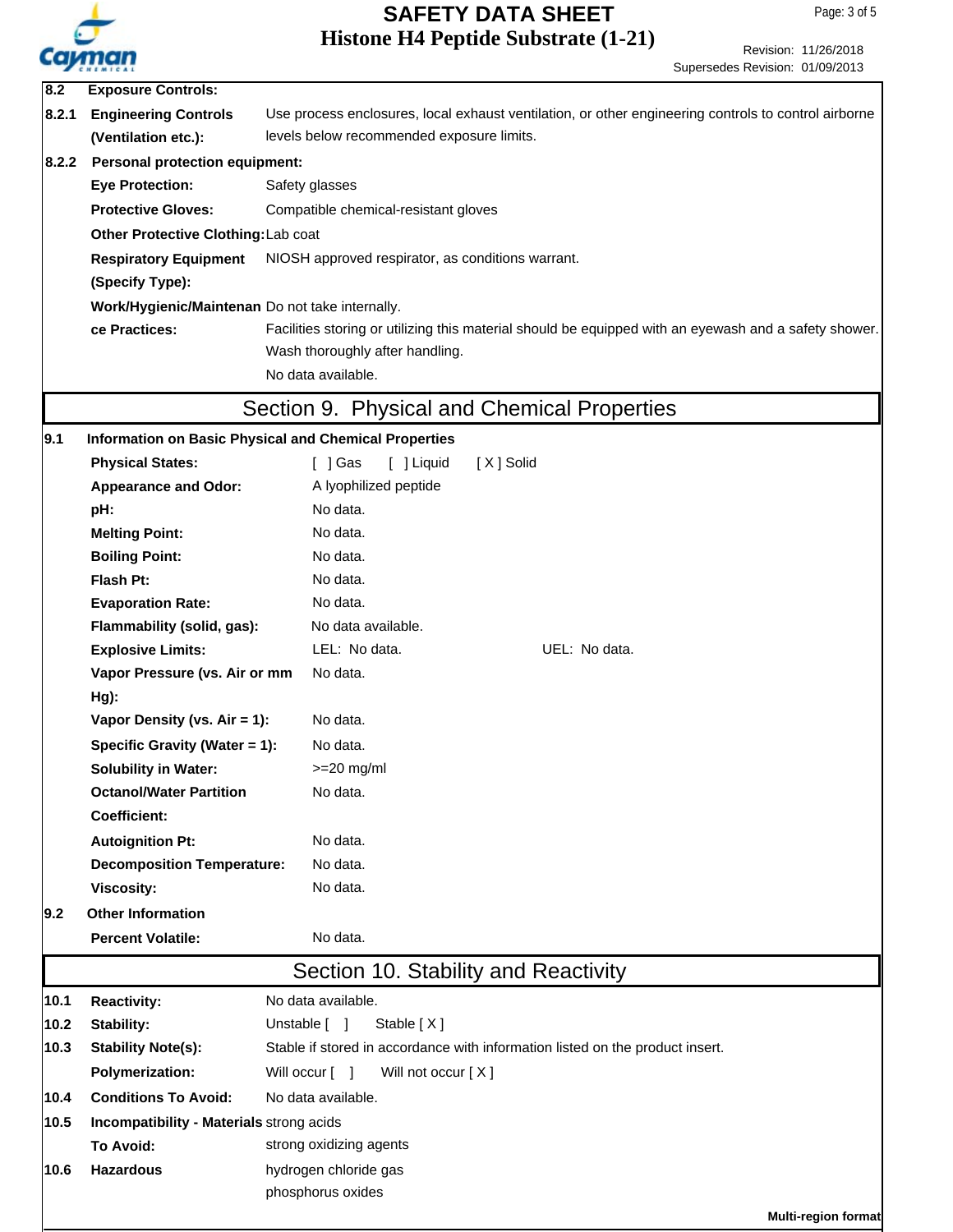

Revision: 11/26/2018

|                                                                                | <b><i><u>Administration</u></i></b>                                                                                            |                                           |                                                                                                        |            |             | Supersedes Revision: 01/09/2013 |             |  |  |
|--------------------------------------------------------------------------------|--------------------------------------------------------------------------------------------------------------------------------|-------------------------------------------|--------------------------------------------------------------------------------------------------------|------------|-------------|---------------------------------|-------------|--|--|
|                                                                                | potassium oxides<br><b>Decomposition or</b><br><b>Byproducts:</b>                                                              |                                           |                                                                                                        |            |             |                                 |             |  |  |
|                                                                                | Section 11. Toxicological Information                                                                                          |                                           |                                                                                                        |            |             |                                 |             |  |  |
| 11.1                                                                           | Information on<br>The toxicological effects of this product have not been thoroughly studied.<br><b>Toxicological Effects:</b> |                                           |                                                                                                        |            |             |                                 |             |  |  |
| CAS#                                                                           |                                                                                                                                |                                           | <b>Hazardous Components (Chemical Name)</b>                                                            | <b>NTP</b> | <b>IARC</b> | <b>ACGIH</b>                    | <b>OSHA</b> |  |  |
|                                                                                | <b>NA</b>                                                                                                                      |                                           | Histone H4 Peptide Substrate (1-21)                                                                    | n.a.       | n.a.        | n.a.                            | n.a.        |  |  |
| 7647-14-5<br>Sodium chloride                                                   |                                                                                                                                |                                           |                                                                                                        | n.a.       | n.a.        | n.a.                            | n.a.        |  |  |
| 7447-40-7                                                                      |                                                                                                                                | Potassium chloride                        |                                                                                                        | n.a.       | n.a.        | n.a.                            | n.a.        |  |  |
|                                                                                | 7558-79-4                                                                                                                      | Sodium phosphate, Dibasic                 |                                                                                                        | n.a.       | n.a.        | n.a.                            | n.a.        |  |  |
|                                                                                | 7778-77-0                                                                                                                      | Potassium phosphate, Monobasic            |                                                                                                        | n.a.       | n.a.        | n.a.                            | n.a.        |  |  |
|                                                                                |                                                                                                                                |                                           | Section 12. Ecological Information                                                                     |            |             |                                 |             |  |  |
| 12.1<br>12.2                                                                   | <b>Toxicity:</b><br>Persistence and                                                                                            |                                           | Avoid release into the environment.<br>Runoff from fire control or dilution water may cause pollution. |            |             |                                 |             |  |  |
|                                                                                | Degradability:                                                                                                                 |                                           | No data available.                                                                                     |            |             |                                 |             |  |  |
| 12.3                                                                           | <b>Bioaccumulative</b><br><b>Potential:</b>                                                                                    |                                           | No data available.                                                                                     |            |             |                                 |             |  |  |
| 12.4                                                                           | <b>Mobility in Soil:</b>                                                                                                       |                                           | No data available.                                                                                     |            |             |                                 |             |  |  |
| 12.5<br><b>Results of PBT and vPvB</b> No data available.                      |                                                                                                                                |                                           |                                                                                                        |            |             |                                 |             |  |  |
|                                                                                | assessment:                                                                                                                    |                                           |                                                                                                        |            |             |                                 |             |  |  |
| 12.6                                                                           | No data available.<br>Other adverse effects:                                                                                   |                                           |                                                                                                        |            |             |                                 |             |  |  |
|                                                                                | Section 13. Disposal Considerations                                                                                            |                                           |                                                                                                        |            |             |                                 |             |  |  |
| 13.1                                                                           |                                                                                                                                | <b>Waste Disposal Method:</b>             | Dispose in accordance with local, state, and federal regulations.                                      |            |             |                                 |             |  |  |
|                                                                                |                                                                                                                                |                                           | Section 14. Transport Information                                                                      |            |             |                                 |             |  |  |
| 14.1                                                                           | <b>LAND TRANSPORT (US DOT):</b>                                                                                                |                                           |                                                                                                        |            |             |                                 |             |  |  |
|                                                                                | <b>DOT Proper Shipping Name:</b><br>Not dangerous goods.<br><b>DOT Hazard Class:</b><br><b>UN/NA Number:</b>                   |                                           |                                                                                                        |            |             |                                 |             |  |  |
| 14.1                                                                           |                                                                                                                                | <b>LAND TRANSPORT (European ADR/RID):</b> |                                                                                                        |            |             |                                 |             |  |  |
| <b>ADR/RID Shipping Name:</b><br><b>UN Number:</b>                             |                                                                                                                                |                                           | Not dangerous goods.                                                                                   |            |             |                                 |             |  |  |
|                                                                                | <b>Hazard Class:</b><br>AIR TRANSPORT (ICAO/IATA):                                                                             |                                           |                                                                                                        |            |             |                                 |             |  |  |
| 14.3                                                                           |                                                                                                                                |                                           | Not dangerous goods.                                                                                   |            |             |                                 |             |  |  |
| <b>ICAO/IATA Shipping Name:</b><br><b>Additional Transport</b><br>Information: |                                                                                                                                |                                           | Transport in accordance with local, state, and federal regulations.                                    |            |             |                                 |             |  |  |
|                                                                                |                                                                                                                                |                                           |                                                                                                        |            |             |                                 |             |  |  |